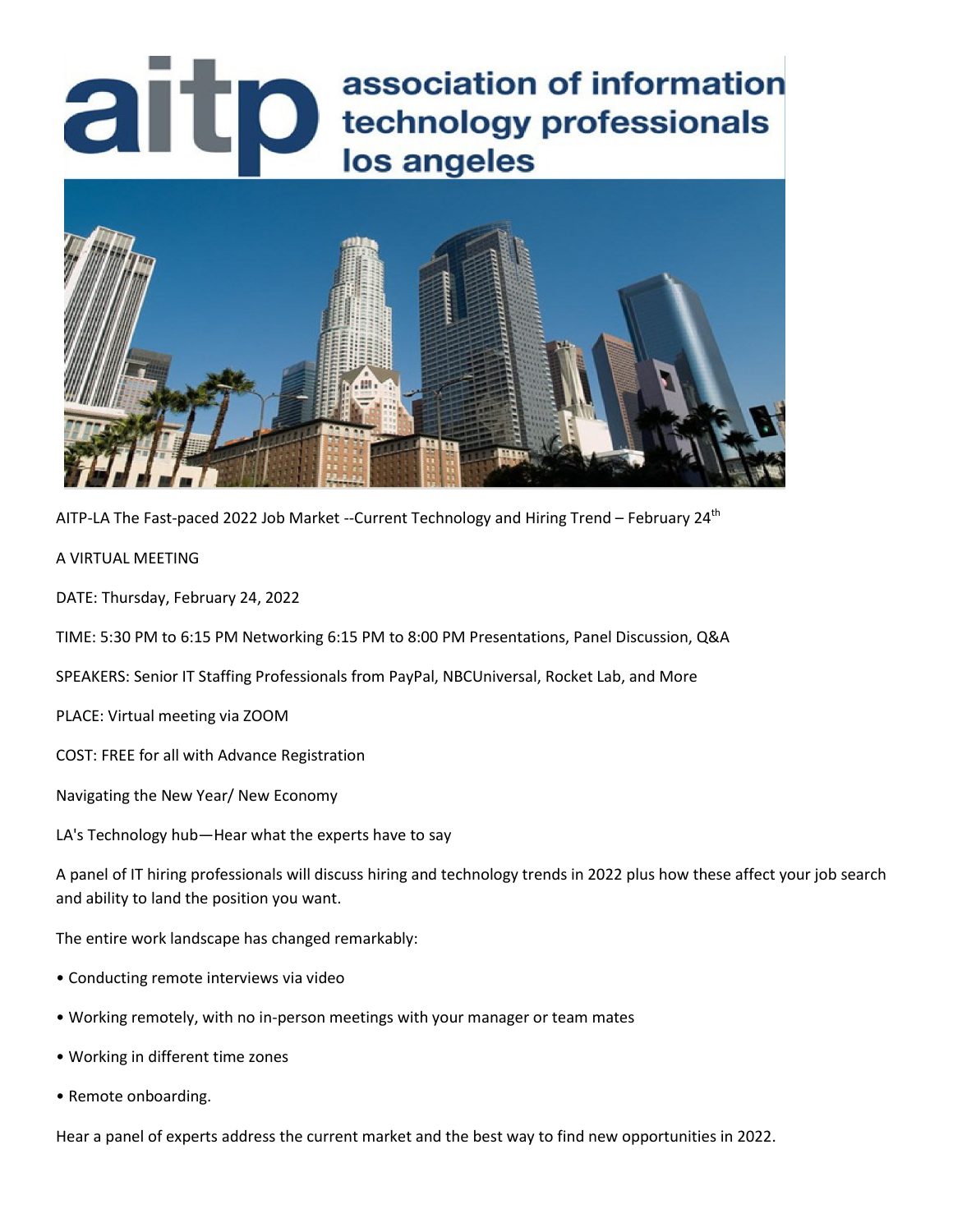These Corporate Recruiters and Hiring Managers will discuss which are the hottest skills as well as what they look for when they read resumes and conduct interviews. You will hear insights on how they assess skills and abilities to work effectively on their teams.

The IT Hiring Professionals on our panel are vital to the success of the organizations they represent. Panelists include:

- Ainhoa Moya, Engineering Manager Honey (PayPal)
- Dr. Lynda Murray-Thomas, Senior Director, Global Quality Engineering -- NBCUniversal Parks and Resorts
- Gary Michael, Global Director of Talent Acquisition -- Rocket Lab
- Sally Campbell -- Manager, Technical Recruiting Boulevard
- Carole Schlocker, Moderator, Queen of iSpace

Hear firsthand perspectives to help you leverage current IT trends to actively navigate your career. Expect INSIGHTS, great NETWORKING, and a WARM 2022 welcome to our AITP-LA members and professional community.

Arrive early for virtual Networking.

## ZOOM REGISTRATION IS REQUIRED.

Click the button below to register. You'll then receive a confirming email from Zoom, enabling you to calendar the event. It will provide a Zoom link for the actual event.

## Networking Lounge topics

- Financial markets—price inflation, housing, stock markets the outlook moving forward
- Cool technologies that are impacting your work and personal life positively
- Unstructured Discussion Open-ended come prepared, name your topic

Networking Lounge is from 5:30 PM to 6:15 PM. Come join the discussion. Have your thoughts and ideas ready. We'll want your input!

## Zoom Event Registration

Registration in advance on Zoom IS REQUIRED. Use this link:

https://us02web.zoom.us/meeting/register/tZIvdOihrDkiGNK6SLXRNMsBJelm9kJUnJMv

After registering, you will receive a confirmation email enabling you to calendar the event. It will provide the Zoom link for the actual event.

## ABOUT OUR SPEAKERS

Ainhoa Moya is an Engineering Manager who is currently working at Honey (PayPal). Prior to her current role, Ainhoa has worked for Disney, Condé Nast International and Ogilvy & Mather in London, among others. At her current role, Ainhoa is very involved in engineering hiring efforts, as well as internal mentorship and technical leadership.

Gary Michael is the Global Director of Talent Acquisition for Rocket Lab in Long Beach, CA. At Rocket Lab, Gary overseas all of the day to day recruiting functions in the United States and New Zealand. He supports over 80 business groups including IT and aerospace engineering. Previous to joining Rocket Lab, Gary served as the Head of Talent Acquisition for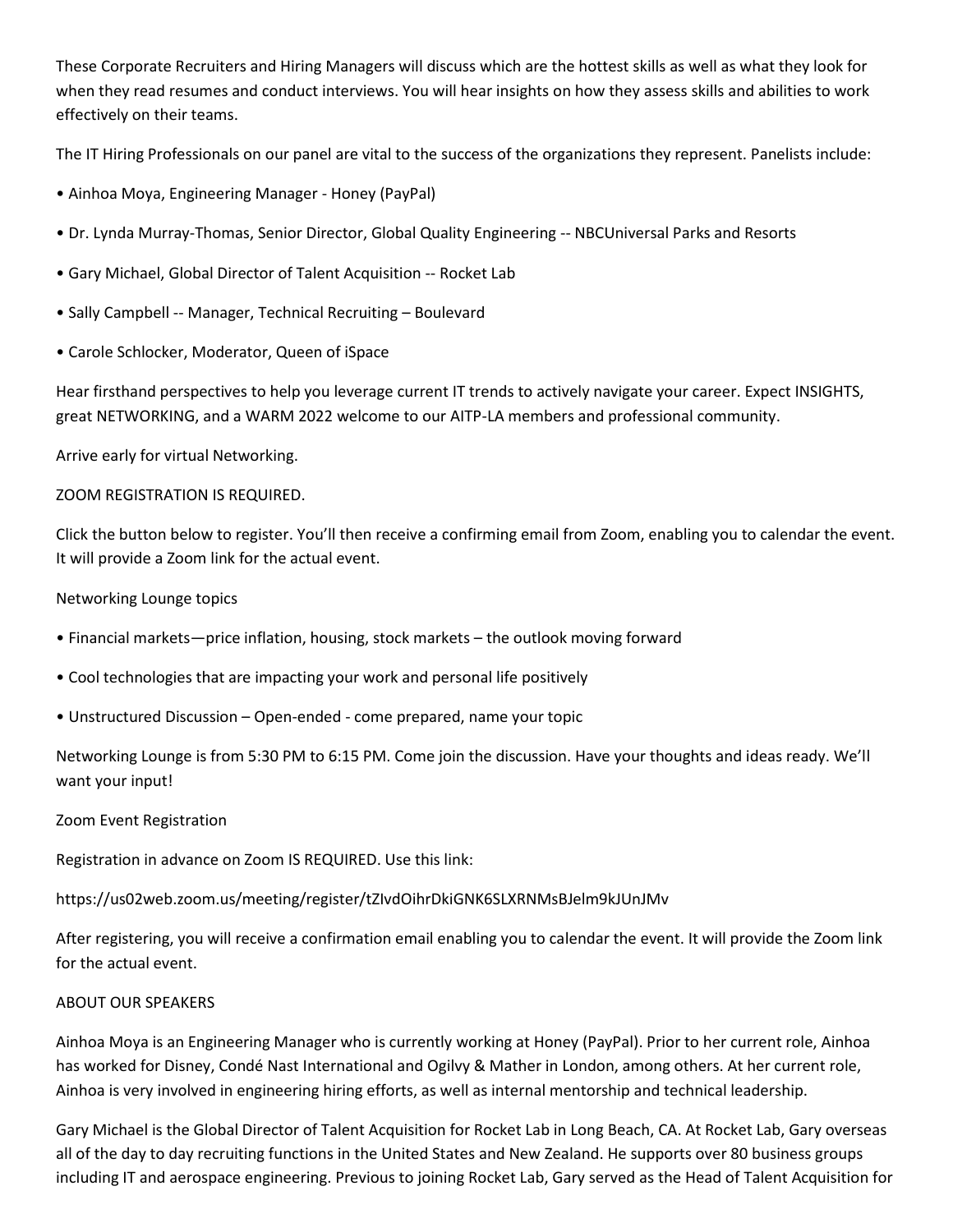Virgin Orbit. Through the last 20 years Gary has supported organizations in strategic consulting, medical devices, defense and aerospace.

Dr. Lynda Murray-Thomas – Senior Director, Global Quality Engineering -- NBCUniversal Parks and Resorts

Lynda is responsible for leading software quality engineering teams for Universal Parks and Resorts, which includes Universal Studios Hollywood, Universal Orlando, and Universal Studios Japan. Previous roles included managing the USH IT Program & Project Management Office, which included leading system design and implementation teams, and the successful design and delivery of EZ REZ™. This effort produced first date based ticketing system in theme park history, and enabled USH to gain operational efficiencies and introduced dynamic ticket pricing. Prior to joining NBCUniversal, she was a Senior IT Consultant at Disney, Warner Brothers, Tribune Media, UCLA, and various Fortune 100 companies.

Dr. Lynda holds a Doctorate in Educational Leadership from California State University -Long Beach, an MBA in Information Systems Management from California Poly Pomona, and a BA in East Asian Area Studies from the University of Southern California. She is on the Advisory Board for Bixel Exchange, and previously served as Altadena Town Council Member. Her passion is to increase STEM degree attainment for underserved minorities through her various endeavors to create opportunities for those who need a hand up.

Dr. Lynda lives in Altadena, with her husband. She enjoys spinning and travelling.

Sally Campbell -- Manager, Technical Recruiting – Boulevard

Sally Campbell has over 20 years in technology recruiting. She started her career working in agency tech recruiting and then transitioned to an internal recruiter and still focusing on technology. Currently she is the Manager, Technical Recruiting for a series B start-up, Boulevard, that is changing the salon and spa industry. Prior she was the Director, Talent Acquisition at Fox Corporation. She has two Great Danes. (Had to give the pups a plug.)

Moderator - Carole Schlocker - Queen of iSpace

Carole Schlocker has been with iSpace since it was founded and has been instrumental in building the company's foundation base of clients. Prior to joining iSpace, Carole was Sr. Vice President of D.P. Specialists where she was one of the principal contributors in building the company into one of the premier IT Staffing and Solutions companies in S. California.

Carole is currently on several Boards including Stem Advantage (www.stemadvantage.org), The Disability Community Resource Center (dcrc.co), Association of IT Professionals (Los Angeles Chapter), and the Southland Technology Conference (SoTeC). She serves as the Chair for the Speaker Committees for SoTeC and AITP-LA. She is a past board member of Tech Serve Alliance and she was the Co-Director of the Los Angeles Chapter of Women in Technology where she helped to build the chapter from the ground up. Also, she is also a long-time member of the UCLA I.S. Associates and has served on their board. Carole holds a bachelor's degree in social work from Temple University. She firmly believes that she is practicing social work daily in her work as an IT Recruiter

So adjust your headphones, get comfortable, and be ready to entertain and be entertained.... while enjoying your favorite wine, cheese or other preferred sustenance.

## COMMUNITY EVENTS

AITP San Diego Virtual Chapter Meetings, https://aitpsd.org/

AITP Akron Virtual Chapter Meetings, https://akron-aitp.org/

AITP Chicago Virtual Chapter Meetings, https://www.aitpchicago.com/